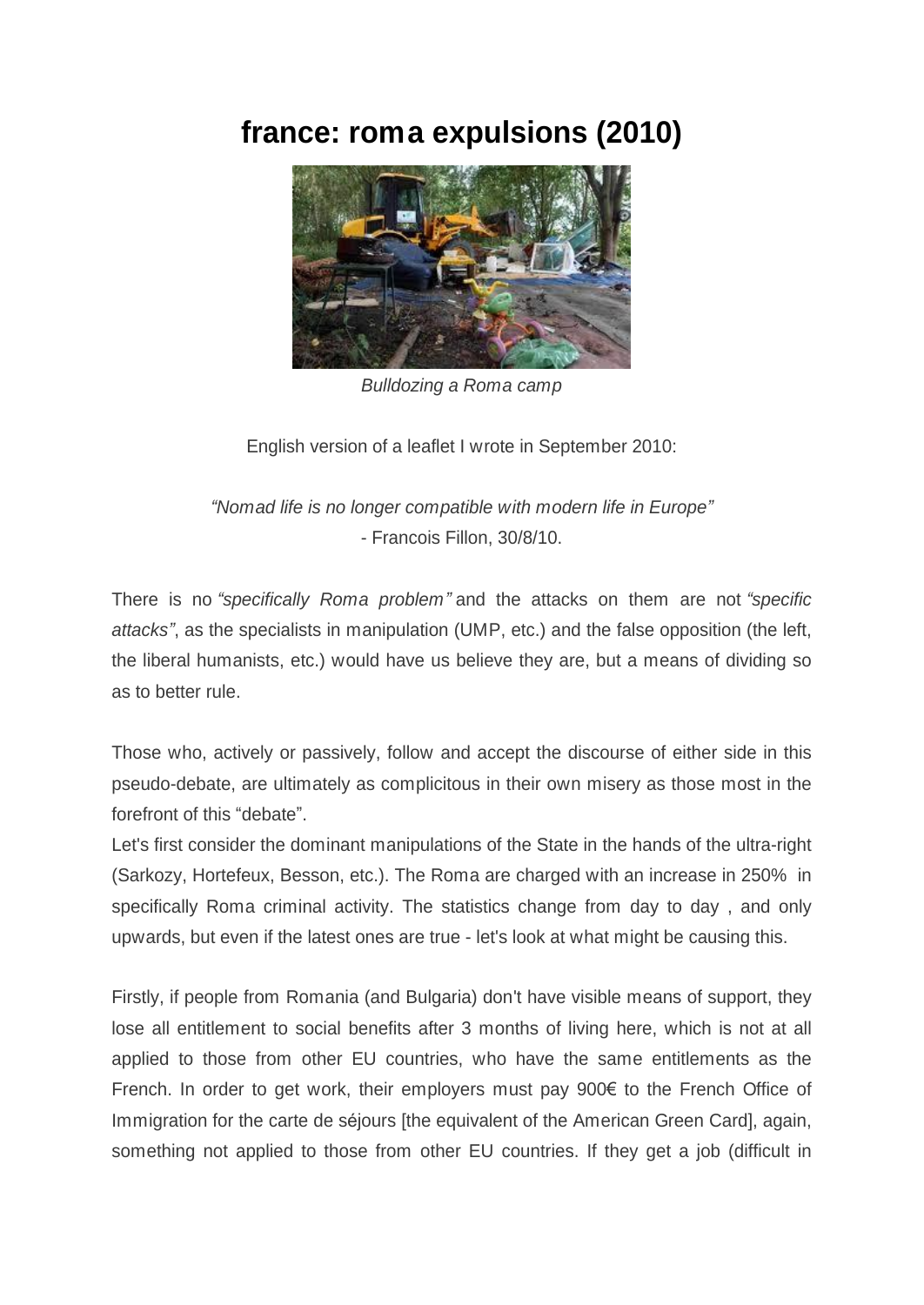areas of officially 23% unemployment) they are always the first to be fired when the crisis-provoked redundancies are sent out. And now the majority of banks (just 2 months ago) have decided (secretly and probably illegally) to refuse to open up bank accounts to Romanians who are not living in accommodation directly in their name (housed by charities, or living under the roofs of friends or family). In order to have accommodation they need a bank account... It 's not hard to see the vicious circle imposed on those who've come here because they were under the illusion that they'd have a less difficult life. Meanwhile, the French capitalist class is buying up all the best land in Romania, particularly the coast, and covering it in concrete, hiring and firing those at the bottom of the pile who are forced by monetarism/money terrorism to sell their bodies to these scum.

So, it's not hard to see why they might be forced to steal more than usual. It's true, often Roma (like too many other sections of the poor) don 't care whether they steal from shops, businesses and the State, or from other proletarians a bit higher on the ladder of misery - but forced to beg and/or steal, they certainly are.

It's not for nothing that Hortefeux , in November 2008, at a large European conference on immigration, proposed that the next large meeting of the EU about immigration controls should take place in Vichy - a town well-known for having voted for all the scary xenophobic laws of 1940. Yet a majority of the spectatorship of the proletariat probably think the Aryan Hortefeux, ex-member of the fascist organisation Groupe Union de Droit at the Faculté d Assas in the late 70s and early 80s, is an ok guy despite being the godfather of Jean Sarkozy [Sharko's son], detested generally everywhere. Remember Hortefeux was overheard saying about an Arab UMP supporter (who's since resigned from the party) "When there is only one, it 's okay. It 's when there are many that problems begin." And for his class, it 's not just when there are many Arabs that problems begin: it's when there are many proletarians getting together to overcome our problems and our separations that the problems really begin for them. Hence the intensification of the divide and rule tactics: hit those at the bottom, all the better to hit those **the further** those later. A month ago in Nissan-lez-Ensérune (Hérault) a 73 year-old guy shot 2 young and obviously unarmed women, who were trying to burgle his house, in the stomach; he almost killed them. This led to an internet petition, initiated by a fascist group "The Midi [South of France] League" being signed by over 7,500 people, amongst whom were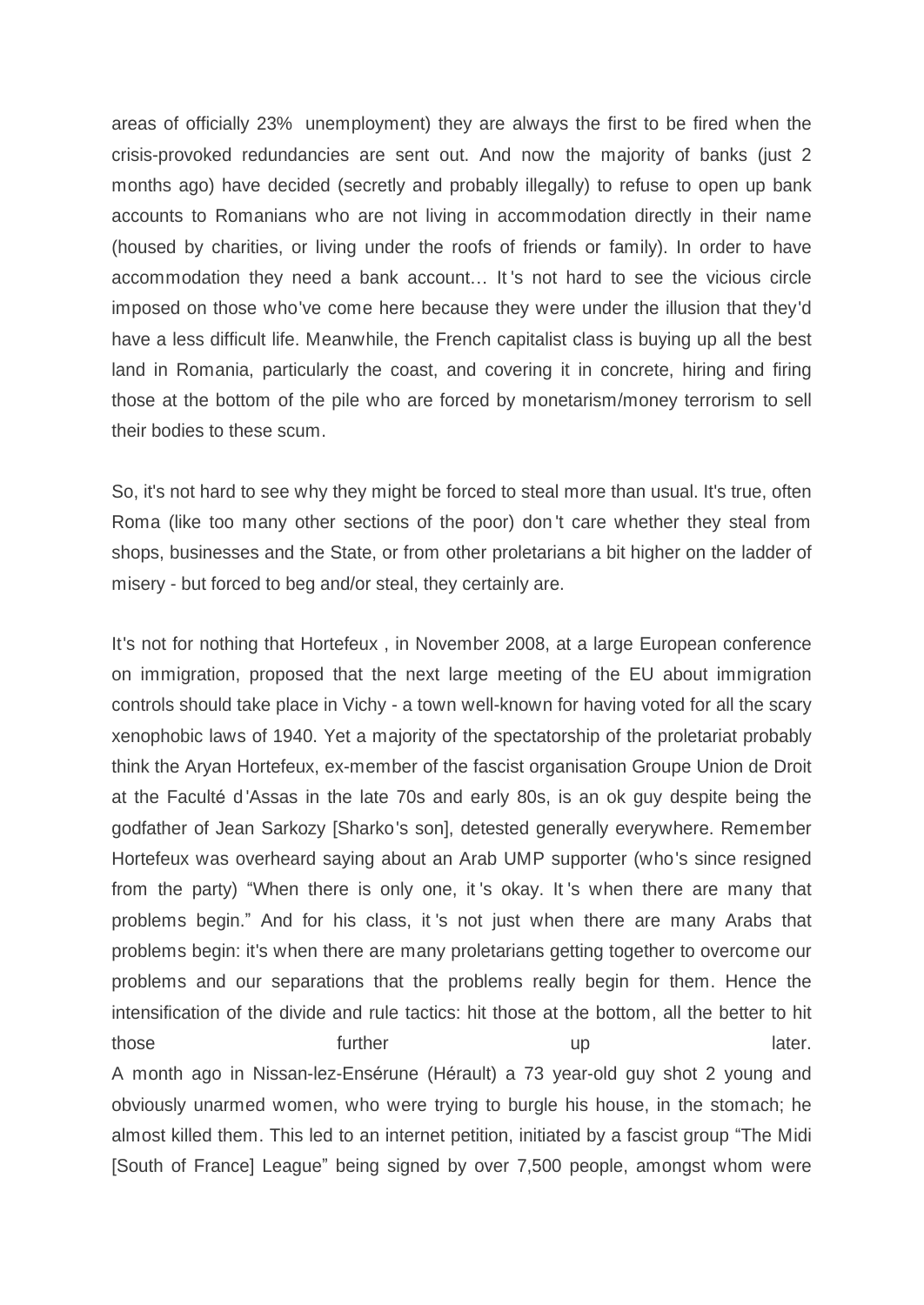almost everyone from his village (one hopes that, if someone shot the thieves Bettencourt and Woerth [see, for example, this] and was put in the nick, that an internet petition for his liberation would receive more than 7,500,000 signatures). He said something like "We must annihilate this filthy race". The roads around the village were covered with the logo of this fascist group, with slogans like: "A whole village angry" and "Free our friend René".

There are some poor, but resigned, spectators who say, when speaking of the Romas, that "it 'd be better they were sent to Auschwitz than these Romas lived and worked here". Generous - they would have found work in Auschwitz, that's for sure - the kind of "work that makes you free". These same poor people will sooner or later be the victims of the brutal austerity attacks of the State intended to master the crisis induced by finance/ "fictive" capital. The future they face will be as brutal as that faced by those who supported Hitler when he sent the gypsies and other "work-shy" to the camps as early as 1933-4. 10-12 years later, where were these resigned pro-fascists? Scrabbling for scraps amongst the ruins, if not dead. Let there be no mistake, if there 's no development of a revolutionary anti-State anti-commodity movement throughout the world, the horror of "Third World" misery (at least 20,000 kids per day dying because of the totalitarian global economy) will, bit by brutal bit, come to countries such as France over the next 20 years, and, with environmental disasters looming, disasters induced by the logic of the world market, the real possibility of a third world war, and the viciousness of State control, much of this misery will arrive even sooner.

\*\*\*

But what of the false opposition (League for Human Rights, the Greens, the New Anti-capitalist Party [not exclusively Trotskyist, but Trot dominated], the French Communist Party, the Catholic Church, the CGT, the CFDT, the Confédération Paysanne etc. etc.)? Regardless of the genuine good intentions of much of their supporters at the base of these organisations, these groups are worse than useless in the fight against the ultra-right in power. The fact that they feel no shame in choosing September 4th for this demonstration, to celebrate the 140th anniversary of the Third Republic under Thiers (the liberal bourgeois responsible for the massacres, imprisonment and exiling of tens of thousands of Communards), is indicative of their "citoyenniste" [citizen ideology] approach. Having clearly-defined hierarachical positions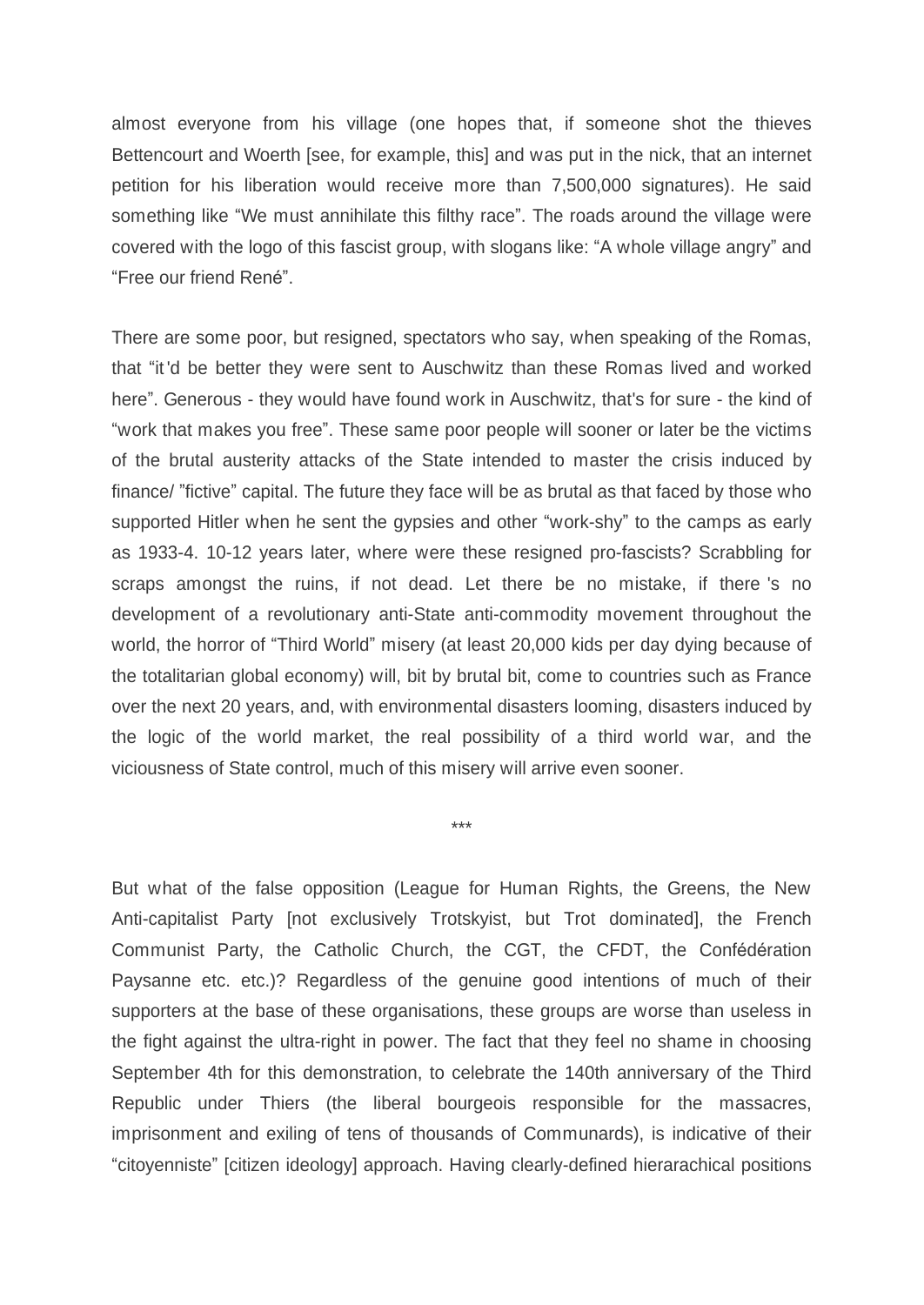in this shitty society, the leaders of these organisations clearly cannot support independent, autonomous, attacks on the State, and cannot conceive of a movement against the different separations apart from one submissive to their leadership, submissive to this alien world, submissive to the exigencies of money, left-liberal bosses and the "correct" police. Hence, their perspective is totally legalistic.

Besson [ex-Socialist Party, now Minister of Immigration in Sarkozy 's government - a recent demo banner said, "Besson - take the plane!"] wants to pass a law permitting the expulsion of Romas and Bulgarians accused of "aggressive begging"; compared with those people who are forced by companies and by their need for money to corner people with opinion polls whose aim is to sell rubbish, it 's fairly rare to see beggars directly harassing people. But clearly, a free hand is going to be given to the cops to harass beggars, above all Roma beggars. In response, there are lots of liberal-humanists who encourage Romas to supply documents saying how much they ve earned by begging: the logic is to show that they have a source of income and so can stay in this crappy country (as crappy as all countries). One can imagine the enormous intensification of social control needed to verify these accounts.

And look at this, from a leaflet signed by the aforementioned liberal/Leftist organisations: Quote:

³Us, diverse associated, union and political organisations who have a common attachment to the fundamental principles of the secular, democratic and social Republic, forcefully recall that the 1st article of the Constitution "assures equality before the law of all citizens without distinction of origin, race or religion´. We therefore appeal to all citizens to publicly demonstrate their opposition to these strategies of stigmatisation and of discrimination and to the logic of "war" which threatens us living together, to declare together our attachment to freedom, to equality and to fraternity which are and remain our common well-being"

....blah blah blah. They think they can develop a movement united behind platitudes which disarm our true consciousness of reality which is not at all free, equal or fraternal. War is, was, and will be (if there's no successful revolution) the true experience of the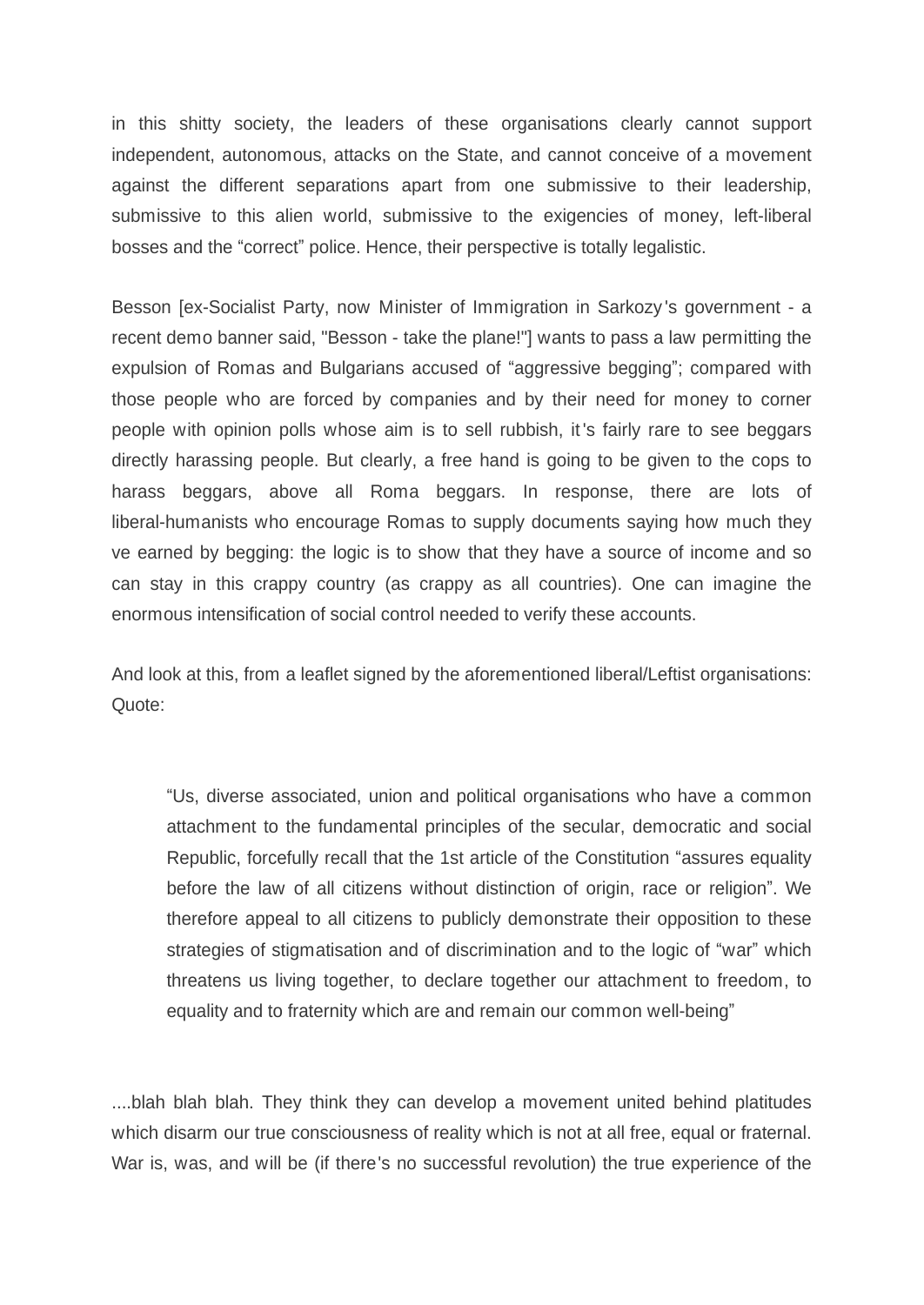majority of people forced to sell their lives to survive, a war launched every day by the organisers of this rotten world of the commodity. Like de Villepin, Raffarin and Fadela Amara [Secretary of State for Urban Policies, another Minister who was originally in the Socialist Party] (who remains in the government despite apparently opposing the expulsions), with whom they have no fundamental difference, they are frightened that Sarkozy 's policies might explode in their ugly faces, might catalyse a more general explosion - like in '68 - but this time against and without the leftist parties and the unions who endlessly manipulate and sell out their members.

Amongst travellers, there are lots of contradictions which must be confronted if a movement against this global bullshit can develop. Amongst the Romas, there are those who work and who send their kids to school (for their miseducation) who look down on those who beg (to do this they need their kids). The travellers at Bordeaux insisted that they weren 't Roma; on the 15th August they blocked the bridge, on the day of the "rentrée" [day when up to half of those who work return from their holidays to go to work the next day] and confronted the CRS [riot cops] whilst carrying the French flag (what a contradiction!). There are those who live on private property with the permission of the owner, who think that they are safe. But the law doesn't give permission to park wherever you want; and anyway, the cops can threaten them with the expropriation of their vehicles because of all sorts of small contraventions of the law (tyres, insurance, etc.).

There are people who think that because they are neither Roma nor travellers, that they won 't be concerned (it 's like the quote about the Nazi epoch, "They came for the communists, but I wasn't a communist, so I said nothing..."). But the sans papiers [undocumented], the homeless, single parents, French whose origin is foreign, the unemployed, those threatened by unemployment, all those who are precarious - that is, the great majority of people are concerned - not as "citizens" - but as proletarians, as those who cannot determine their lives without a revolution.

A demo isn 't enough. It 's too easy, and superficial, to only show a moralistic and indignant attitude. To just be a number, a quantitative statistic, a figure so it can be said, "There were 100,000 demonstrators in the streets" - even if there were a million in the streets, if nothing happens, nothing changes. We must change the whole of the alien environment, everywhere where people are gathered en masse (stadiums, shopping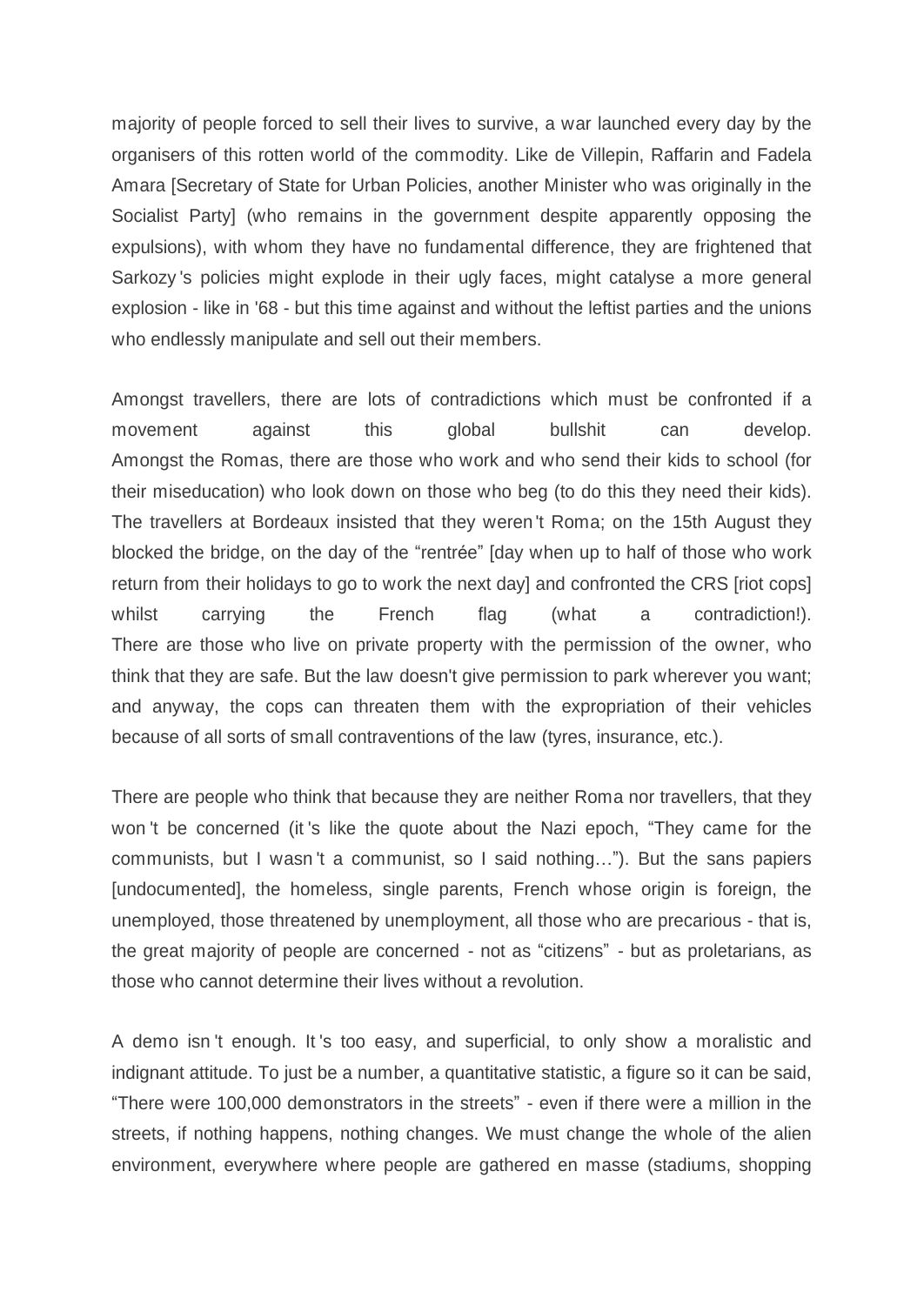centres, theatres, stations, etc. etc.), into centres of dialogue, to develop a discourse that could be a prelude to a physical transformation, an attack against the stupid life they impose on us.

The fires next time will either be those of the super-poor, the poor and the future poor, no longer accepting their resignation, burning with anger against our mad social situation, or those of the speculators setting fire to the world through climate change or through war (the recent fires in the Hérault [county in the South-West of France, where something like 2,500 hectares of land were burnt on 30th-31st August in several different parts of the county; land speculators were suspected] will be nothing compared with a future dominated by the loonies in power). A great revolutionary said 3 years before WWll,

Quote:

*³We are not in the least afraid of ruins«The bourgeoisie might blast and ruin this world before it leaves the stage of history. We carry a new world here in our hearts´.*

But this was before the nuclear bomb, GMOs and ecological collapse; we have good reasons to be afraid confronted by the ruins that these scum impose - but we have more to fear by submitting to this fear.

"It's not so much the sound of boots that we must fear today but the silence of the slippers<sup>"</sup>

Romas, unemployed, homeless, the undocumented, pensioners, wage slaves - we are all precarious - we are all insecure travellers in this putrid world - we won't accept our hierarchy of misery...

## **WE ARE NOT WEAK BECAUSE WE ARE NOT UNITED WE ARE NOT UNITED BECAUSE WE ARE WEAK**